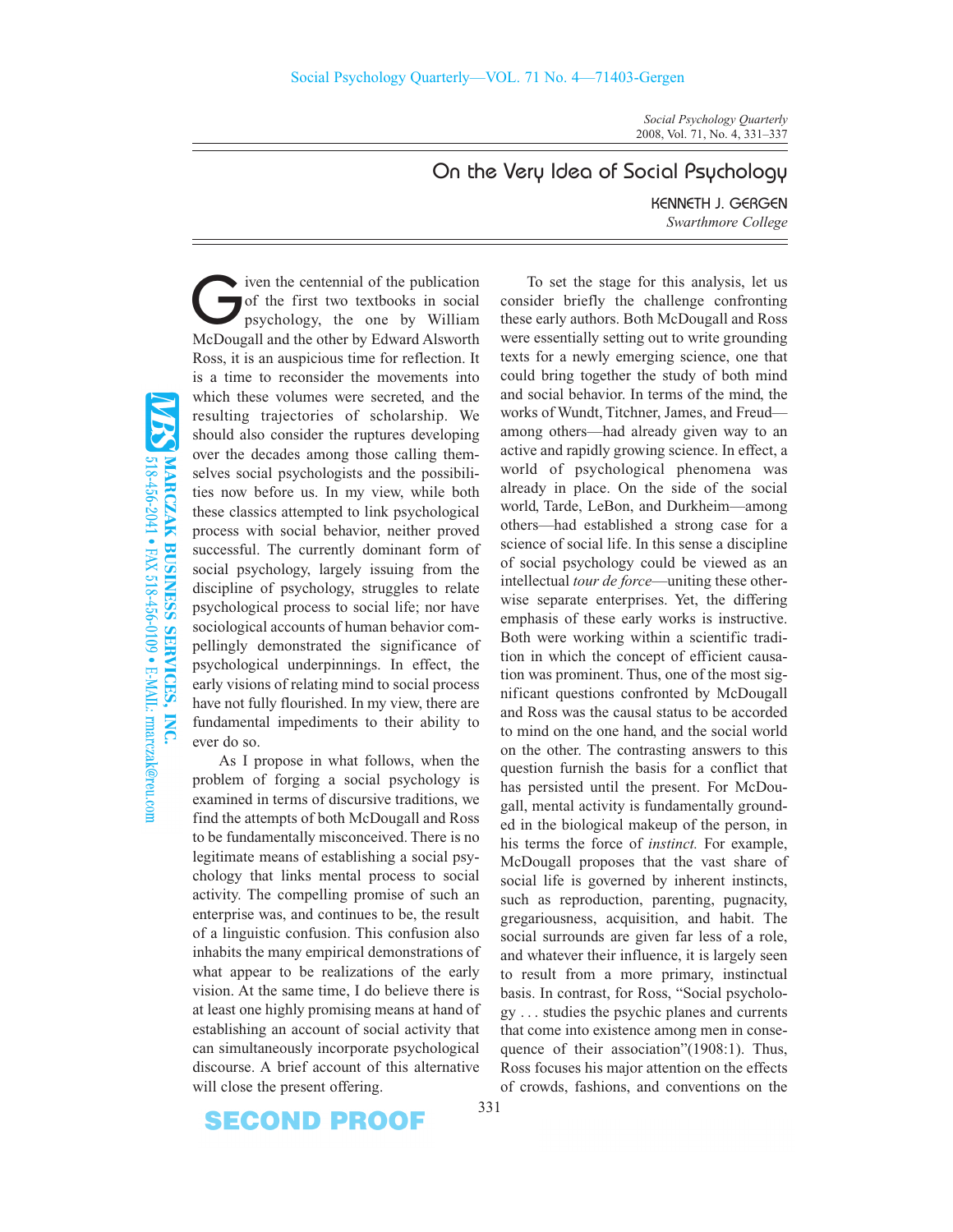### 332 SOCIAL PSYCHOLOGY QUARTERLY

individual. Whatever the role of biologically based psychology, it is of marginal significance. In effect, the two volumes established a fault-line that ultimately gave rise to what are commonly identified as "the two social psychologies," a psychological social psychology (PSP) on the one hand and a sociological social psychology (SSP) on the other.

#### EARLY EQUANIMITY: FAITH IN FACT

518-456-2041 • FAX 518-456-0109 • E-MAIL: rmarczak@reu.com MARCZAK BUSINESS SERVICES, INC.

In the early years these differences were of no major consequence. Indeed, one could well imagine vistas of research in social behavior traced to psychological wellsprings, and in which mental process would bear the stamp of the social milieu. Speaking personally, by the time I was in graduate school in social psychology at Duke University in the early 1960s, the anticipation of a bi-directional social psychology was pervasive and energizing. A mutually supportive relationship flourished between social psychologists in psychology and in sociology. My mentor, Edward E. Jones, was an experimental social psychologist with a cognitive orientation, but enamored with Erving Goffman's work. He was also a close friend of Kurt Back, a Lewinian with a keen interest in macrosocial process. They, in turn, had a close relationship with John Thibaut, a social psychologist at the University of North Carolina, who was working in synchrony with sociologist George Homans's theory of social exchange. At that time and place, the visions of McDougall (who had been a professor at Duke) and Ross did not represent competing traditions. As a graduate student I could shuttle across these contexts of inquiry, with advisors in each domain welcoming anything I might bring from the camps of their colleagues. The individual/relationships, mind/society, micro/macro, experimentation/correlation—it was one grand world, replete with mutual respect and appreciation.

What did unite these endeavors was a collective commitment to empirical research, whether in the form of laboratory experiments, survey research, participant observation, or case studies. The common belief was that the systematic observation of social phenomena—coupled with precise measures of psychological process—would ultimately clarify the importance of social as opposed to psychological determinants. The question of relative emphasis, and the possibility of complex interactions, could be settled empirically. In terms of research opportunities, these were rich, uncomplicated, and productive years.

#### THE GROWING DIVIDE

As these halcyon years drew to a close, a more ominous cloud emerged on the horizon. Jones and Thibaut joined many other highly visible social psychologists to establish what was subsequently to become the elite Society for Experimental Social Psychology. The society was to function as the wave of the future, establishing social psychology as an empirically based discipline. And, because laboratory experimentation was viewed as the most rigorous means of testing hypotheses, lending itself most fully to tracing cause/effect relations, the experiment was to be the chief means of solidifying scientific status. Slowly, method began to take precedence over content. The impact was subtly divisive: the rigorous experiment necessarily confined itself to the behavior of the single, self-contained subject. In effect, social life could only be defined in terms of the summation of individual actions. There was no social process in itself, and it was only a decade later that Ivan Steiner (1983) lamented, "Whatever happened to the group in social psychology?" By 1999 Rodrigues and Levine defined a century old, free-standing discipline of "experimental social psychology." And by 2003, one of the most prominent wings of the field devoted its efforts to linking social behavior with evolution and brain functioning. Psychological social psychology (PSP) had become autonomous.1

This closing of the ranks also reflected a national trend toward the disciplining of knowledge making. As the social sciences expanded in numbers, and the number of sub-

<sup>&</sup>lt;sup>1</sup> For more on the significance of the experimental method in the splitting of the social psychologies, see Brannigan 2002.

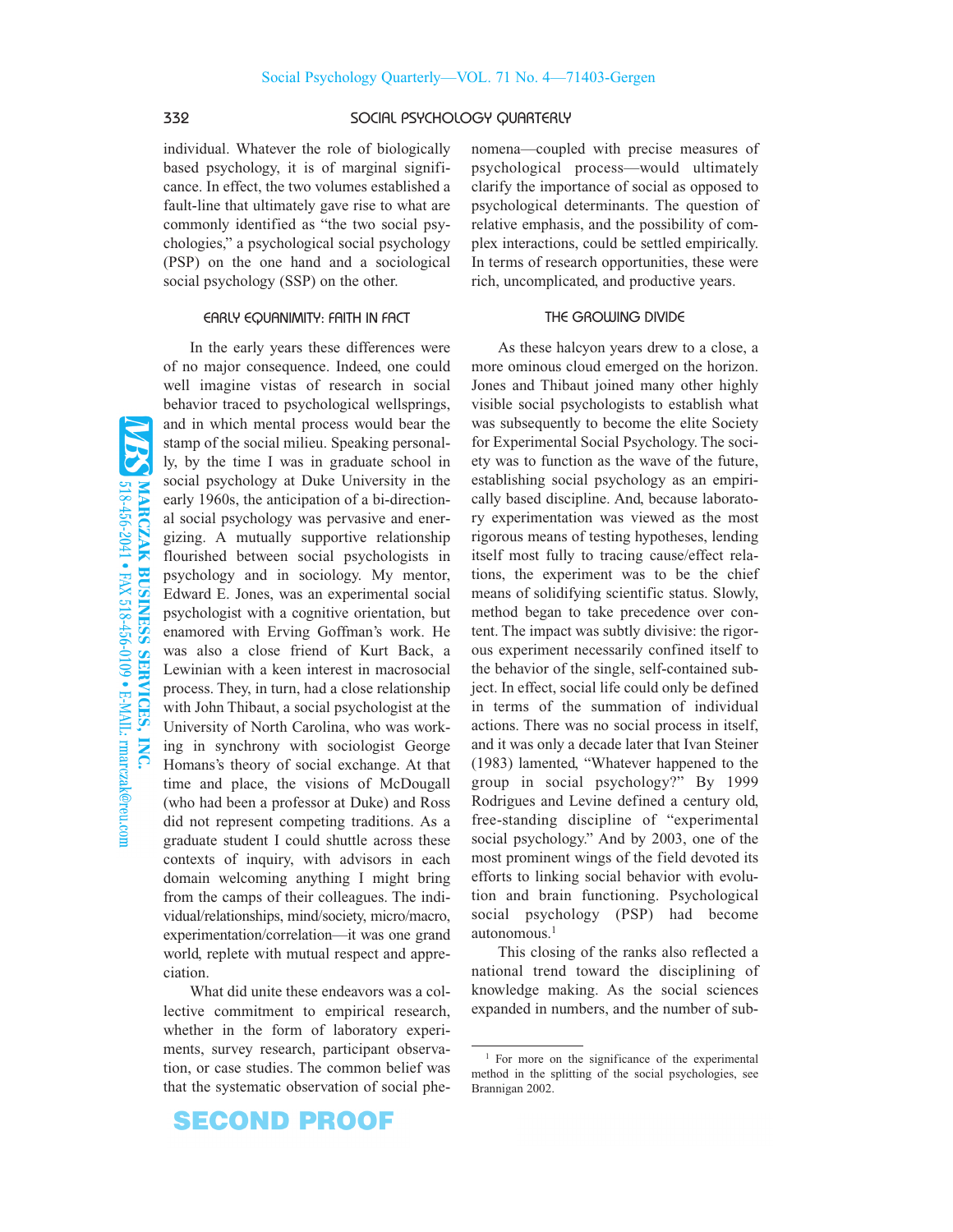### ON THE VERY IDEA OF SOCIAL PSYCHOLOGY 333

divisions began to grow exponentially, it was no longer possible to read effectively across the social sciences. Because of the sheer volume of material to be mastered, expert knowledge was becoming parochial. And as the divisions in knowledge communities increased, so did the publication outlets, reputations, and research funding become more specialized. The result of such forces meant that a degree in psychology largely restricted the student's education to a view of human behavior in which biologically based universals were more or less presumed. In effect, there was no viable alternative to the McDougall orientation, and no particular reason to search beyond the perimeters of the discipline. Nor, for most of my colleagues in the experimental domain, did this loss seem particularly important. As one glanced at one's potential relatives in sociology (SSP), all that seemed to remain of the Ross tradition in social psychology were somewhat isolated camps of symbolic interactionists, labeling theorists, dramaturgists, and ethnomethodologists. And in many of these domains, the chief interest was not so much on mind/world relations as the relationship between microsocial behavior and social structure. Invitations from sociologists such as Sheldon Stryker (1977) for mutual appreciation between SSP and PSP seemed largely unheeded.

#### THE SOCIAL PSYCHOLOGY SCHISM: DISCOURSE AS DESTINY

Of course, one may lament the loss of the "good old days" in which there was little to separate the more social from the psychological scholar. However, in my view the schism was virtually inevitable, and there is no innocent return. Further, when more carefully considered, the very idea of a social psychology in which social and psychological life interact was misconceived at the outset. Although a radical proposal on the surface, it is far less so when we consider the case in terms of discursive traditions. As emphasized by social constructionists from Thomas Kuhn (1962) to the present, our disparate descriptions and explanations of the world are lodged within differing discursive communities. The world as con-

**SECOND PROOF** 

structed by the physicist differs dramatically from that of the psychologist, the economist, or the spiritualist. These contrasting ontologies are accompanied, supported, and sustained by differing practices and values. Empirical research cannot be employed to determine the comparative truth or falsity of propositions embraced in differing traditions, because such research is already committed to the assumptions embraced within a particular tradition.

In the case of social psychology we have, then, an attempt to unite two disparate communities of discourse, each with its own ontology. We essentially have "mind talk" on the one hand and "social talk" on the other. In the former case we may speak at length on psychodynamics, cognitive structure, attitudes, dissonance reduction, and so on; in the latter we may intelligibly describe processes of conformity, reciprocity, negotiation, and the like. These ontological orientations can fill the space of description for participants within the communities. Thus, in describing and explaining the vicissitudes of psychological process, talk of the social world is not essential. One may describe the process of repression, priming, expectancy confirmation, and the like without recourse to a discussion of social life. Similarly, descriptions of social life—of selfpresentation, conformity, and labeling—can proceed quite adequately without reference to psychological process. The social investigator has no inherent need for a world of mental process.

Indeed, it is this potential insularity of discursive domains that has lead many critics to question the social relevance of contemporary social psychology (PSP). McDougal's biologically based orientation was subsequently replaced in significance by Floyd Allport's 1924 volume, *Social Psychology.* This work succeeded not only in integrating the behaviorist orientation of the day, but simultaneously replacing McDougall's unpopular instinctivism with the more widely accepted view of brain physiology.2 This latter commitment

<sup>2</sup> For an account of the way in which Allport's volume signaled a terminating concern in PSP with social life, *sui generis,* see Greenwood 2003.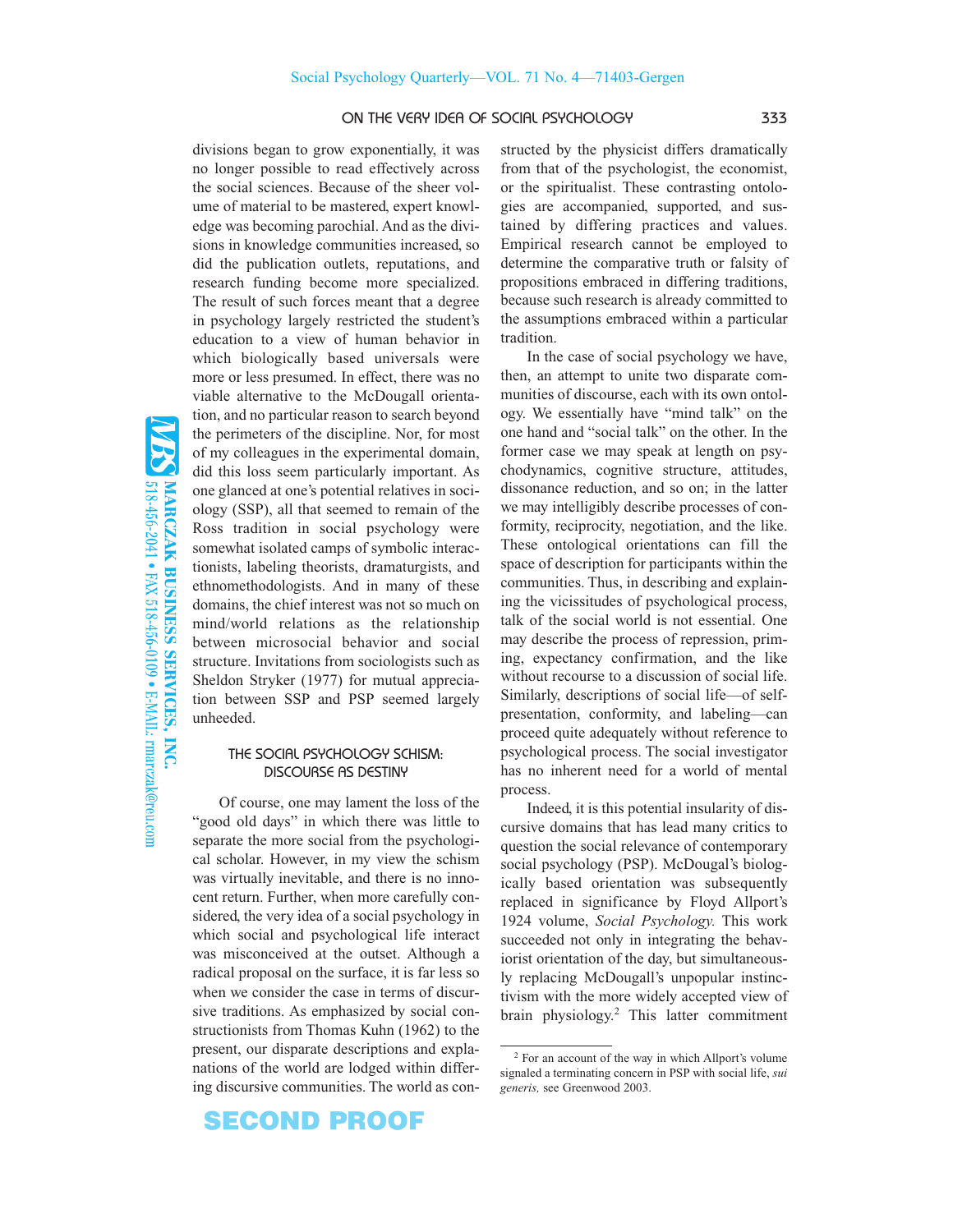### 334 SOCIAL PSYCHOLOGY QUARTERLY

continues today, as evidenced in the first section of the Higgins and Kruglanski's (1996) mammoth, *Social Psychology, Handbook of Basic Principles,* devoted as it is to the "Biological System." Thus, with notable exceptions contemporary research takes as its focus of concern some form of psychological process—cognitive, affective, motivational, and so on—with the assumption of a universal, biological basis. It is, for example, the nature of cognitive accessibility, ego-enhancement, self-regulation, and the like that one is attempting to illuminate in such undertakings. The context of study may indeed be social. The "stimulus conditions" may include others—either actual or implied. And the behavior under observation may be social in its implications (e.g., aggression, altruism, prejudicial behavior). However, in the vast majority of the cases, neither the social nature of the surrounds nor the social potential of the behavior are focal to the research, no more relevant to the process under study than they would be for a neuro- or cognitive psychologist. In the main, we have a psychology that may have implications for social life, but is not centrally concerned with illuminating the social world.

We may ask, then, why should the early vision of a united, social psychology be so widely appealing? And why should social psychologists (PSP) retain a commitment to the idea, even in their insularity? In my view the plausibility of such a vision rests largely on a *fallacy of misplaced concreteness.* That is, both conventions of discourse—the psychological and the social—had become so fully compelling that practitioners came to presume the existence of the reality they constructed. Because of the broad cultural sharing of psychological discourse—of thought, motives, needs, and emotion—we are seduced into taking for granted the world of existence to which such terms putatively refer. Similarly, because of longstanding traditions we are accustomed in Western culture to see the world in terms of groups, communities, friendships, and so on. Given the presumption that both a psychological and a social world exist, we are drawn into asking questions about their interaction. Because both discourses refer to human con-

**SECOND PROOF** 

duct, we misleadingly begin to ask, how does the social world alter, transform, or affect our thoughts, feelings, values and so on; and how do psychological processes determine the character of social life?

To be sure, the research purportedly demonstrating such interactions is vast. From early research on attitude formation and change to more recent investigations of prejudice and group identity, research indicates two-way causal relations between the mind and the social world. However, on the present account, such causal linkages are conceptually precluded. Rather, the plausibility of this account is largely achieved in research through a discursive sleight of hand. First consider the conceptual problem we encounter in attempting to link the individual mind with the social world: As proposed, we have at hand two universes of discourse, each offering a rich ontology of existents. The question, however, is how the existents in one realm causally affect those in the other? How do events in the social realm make their way into the psychological world; how do psychological events cause social behavior? No more than a modicum of background in philosophy is needed to recognize these questions as variants on two of the most perennially vexing problems in philosophy: the problem of epistemology in the first case, and the mind/body problem in the second.

In the case of epistemology—the question of how we know—recent centuries of Western philosophy have served up what may roughly be viewed as two major schools of thought. One school—the empiricist—views individual knowledge largely in terms of the impact of the world on the mind. John Locke and David Hume typically figure as exemplars of empiricist philosophy. The contrasting school —often termed rationalist—views knowledge largely in terms of inherent ("psychological") processes. Both Rene Descartes and Immanuel Kant are typically identified with this orientation. Over the centuries, battles between these traditions have continued unabated and without resolution. Within the twentieth century, however, the very foundations of this perplexing problem came under attack. As philosophers such as Wittgenstein,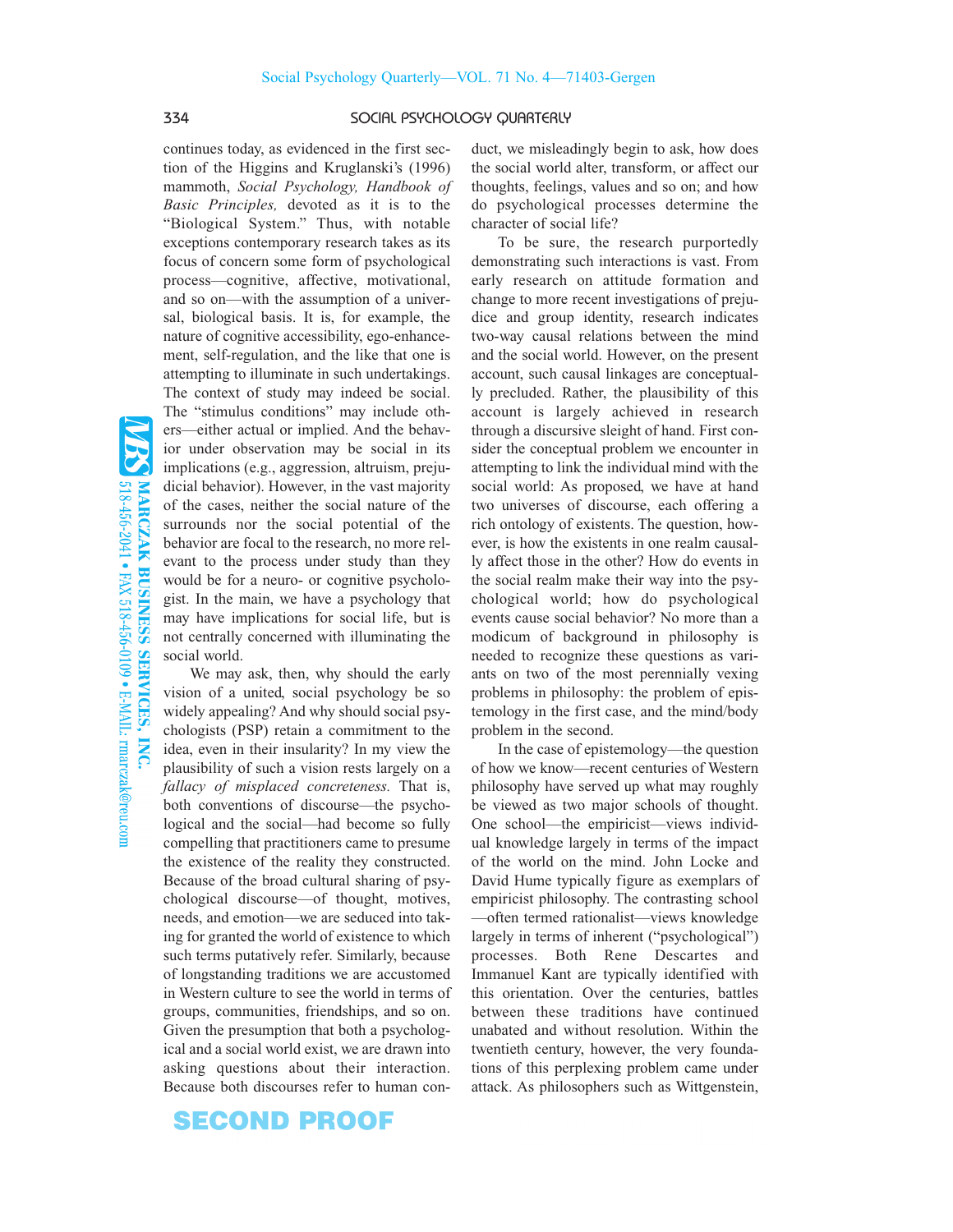### ON THE VERY IDEA OF SOCIAL PSYCHOLOGY 335

Austen, and Ryle began to demonstrate, the very presumption of a mind within a body— "the ghost in the machine"—lead to philosophical impasse. In what may be viewed as a summary conclusion, Richard Rorty (1979) proposed that the way in which the problem of epistemology had been conceived was essentially a by-product of a Western language game. That the problem of individual knowledge could not be solved was not a function of insufficient analysis, but of obfuscating discursive traditions.

Much the same may be said of the problem of how mental process activates social behavior. Descartes proposed that the mind and body intersected within the pineal gland. And, while long abandoned, no viable alternative has emerged. Even today, as psychologists demonstrate the cognitive optimality of a given behavior, they can offer no means of understanding how the psychological decision ("This is the optimal choice") is subsequently transformed into action. For neuropsychologists, the problem of how "material stuff" affects "mind stuff" is typically abandoned by reducing mind to brain. As we may conclude, the problem of relating mind to action can also be viewed as a by-product of linguistic tradition.

If the presumption of mind/world dualism ultimately leads us into a conceptual cul-desac, what are we to make of the enormous body of social psychological research that seems to demonstrate the significance of such relations? To be sure, such research does furnish a sense of causal relationships, but in my view this effect is achieved through a discursive artifice. Consider first research on the effects of the social world on psychological process. Here the tradition of attitude-change literature provides an illuminating illustration. For decades such research has consistently demonstrated the effects of various stimulus conditions (the communicator, message, context, etc.) on individual attitudes. Thus we have two forms of discourse, the one public ("out there") and the other referring to a psychological state ("in here"). Yet, when examined more closely, we find that the word "attitude" actually refers to a public form of social behavior (e.g., words communicated to the researcher via responses to a scale). To pre-

## SECOND PROOF

sume that the social behavior is actually related to an underlying state of some kind is wholly gratuitous. And, as we have seen, given the problems of dualism, we have no way of understanding how a mental state such as an attitude could actually propel the physical movement of the individual's hand as he or she completes the scale. In effect, coherent sense can be made of such findings only by remaining within a singular ontology, in this case a social one.

By the same token, one could also render such effects intelligible within the singular ontology of the mind. For example, anything designated as an event in the social world (the stimulus conditions) can be understood as a mental state. In traditional attitude-change research, for example, one may legitimately argue that "communicator credibility" or a "one-sided message" is not publicly observable, but is defined by the person psychologically. Likewise, there are no frustrating or reinforcing situations in the world; rather, what we call "situations" actually index psychological conditions. And, remaining consistent with the psychological ontology, we may say that there is no social behavior other than what the individual privately defines as social. For example, social psychologists have worried for decades about the study of aggression, for if aggression can be defined differentially by the perpetrator and the "victim," then there can be no empirical study of aggression in itself. If aggression exists only "in the mind of the beholder," the entire psychology of aggression collapses.

### TOWARD A VIABLE SOCIAL PSYCHOLOGY

As I have argued, social psychology as a composite discipline—uniting the study of mind and the social world—leads to a conceptual impasse. And too, ostensible demonstrations of causal linkages between these two realms are wholly misleading. In effect, I see little promise in sustaining the longstanding vision of unity, or indeed any form of social psychology relying on a dualistic distinction between mind and social world. However, there is another possibility of far greater promise. This would entail incorporating both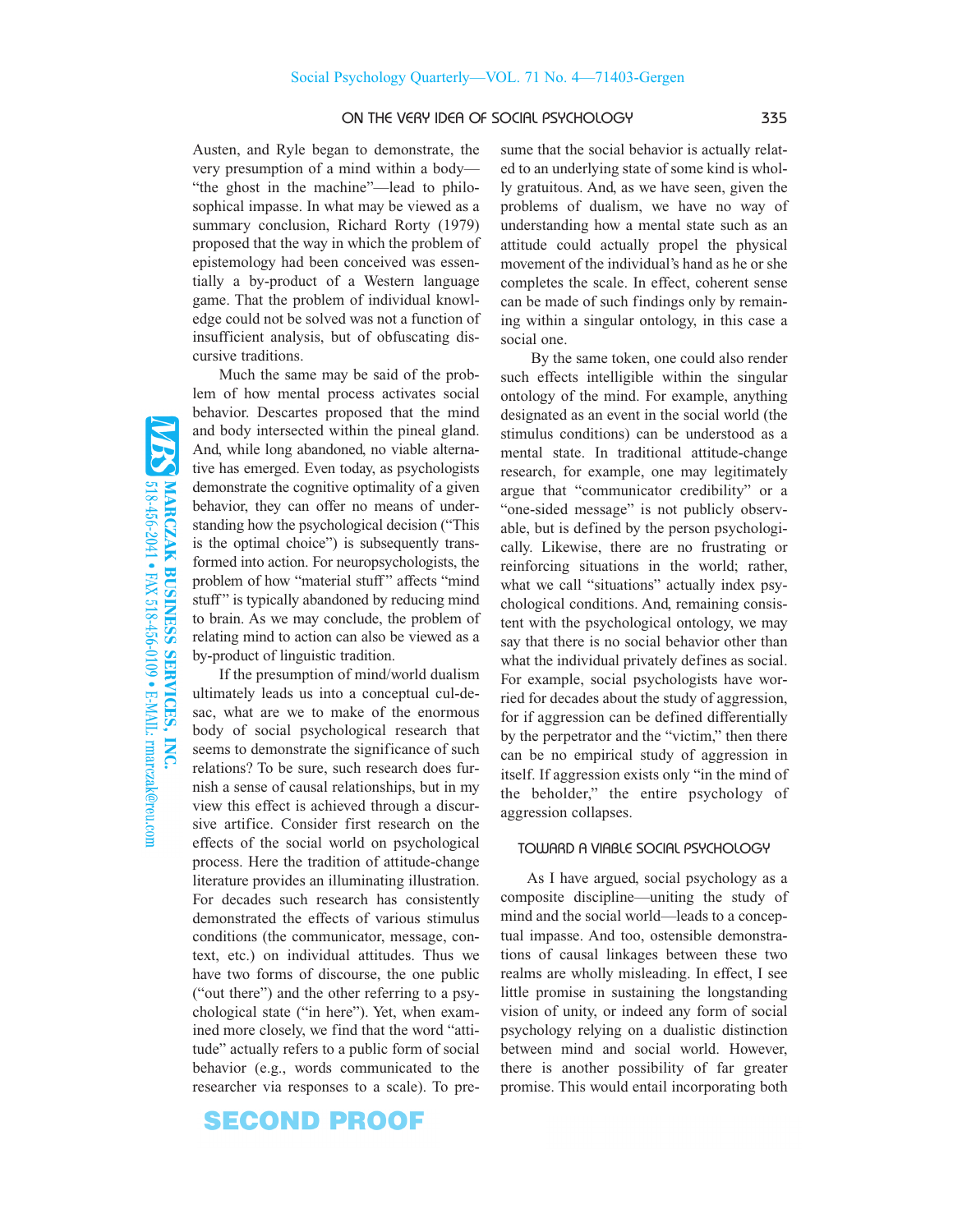### 336 SOCIAL PSYCHOLOGY QUARTERLY

mind and social life within a single or monistic ontology. We might generate a coherent vision of social psychology *either* by reducing the social world to the discursive ontology of the mind, *or* of incorporating the mind within an ontology of social life. The second choice is by far the more compelling. If we attempt to build a social psychology on the premise that the social world is a mental construction, we ultimately enter the cul-de-sac of solipsism. We would have to conclude that each individual lives within his or her subjective world, unable to communicate, unable to comprehend the other, unable to take action. In philosophic terms, we take on the notorious and insoluble problem of "other minds."

In contrast, if we embrace the ontology of social life we can generate a coherent account of relationships and effective communication. Most importantly, we can successfully incorporate the discourse of the mind.3 Further, if we examine the contours of recent intellectual history, we see that such a view is already flourishing. In my view, the same philosophical works that helped to undermine mind/body dualism in the twentieth century also harbored premises for realizing this vision of social psychology. Wittgenstein's (1953) concept of the language game was pivotal, in its demonstration of the dependence of word meaning on the social coordination of people engaged in a form of practice. Thus, for example, "pitch" and "home run" gain their significance from the way these terms are traditionally used in what we call the game of baseball. It is but a short jump to realize that the discourse of the mind gains its' meaning not because it reflects the nature of mind itself, but from language use within particular kinds of situations. Thus, we see that such words as love, anger, and sadness do not acquire their significance by virtue of their reflecting mental states (or conditions of the neurons), but because they have enormous "use value" in our daily lives. The intelligible "doing of love," "anger" or "sadness" is the hallmark of one's effective participation in society.

Rudiments of this view may indeed be found in early work in labeling theory and ethnomethodology. The works of Cicourel (1974) and Coulter (1979) were singularly significant. It is against this background that a number of psychologists have begun to illuminate the social contexts and usages of psychological discourse. For example, Potter and Wetherell (1987) have pointed to the advantages of viewing attitudes as positions taken in conversations; Billig (1996) has illuminated the way in which reason functions as a form of social rhetoric; Gergen (1994) locates the function of emotional expressions in relational scenarios; Lutz (1988) describes the social function of emotion talk within non-Western cultures; and Middleton and Brown (2005) demonstrate the way in which both experience and memory are quintessentially social activities. There are numerous additional inquiries of a similar nature. Many of these I incorporate and extend in a forthcoming work, *Relational Being: Beyond the Individual and the Community.*

Such a view is congenial as well with much current research in such areas as interaction ritual, situated identity, identity politics, gender construction, social positioning, meaning making, and social norms. All tend to focus primarily on social process in itself, with scant reference to psychological processes. Finally, this microsocial view of social psychology is congenial with the burgeoning dialogues on the social construction of knowledge (see Gergen 1994; Hacking 1999; Holstein and Gubrium 2007). Should this marriage take place, we will find that the empiricism presumed by both PSP and SSP will become transformed. With scores of scholars from the history of science, the social studies of science, and the sociology of knowledge, we will come to understand that the realities realized within research are circumscribed by the conventions of understanding shared by particular social groups. This will scarcely mean the end of what we take to be empirical research. However, it will require a certain humility in what is claimed for such research, and encourage critical reflection on

# **SECOND PROOF**

<sup>3</sup> One might conclude that this gives final sway to the tradition of social sociological psychology (SSP), but this is misleading. The early tradition was based on a dualism. In the present proposal, we have a monastic account of social life, in effect, an MSSP.